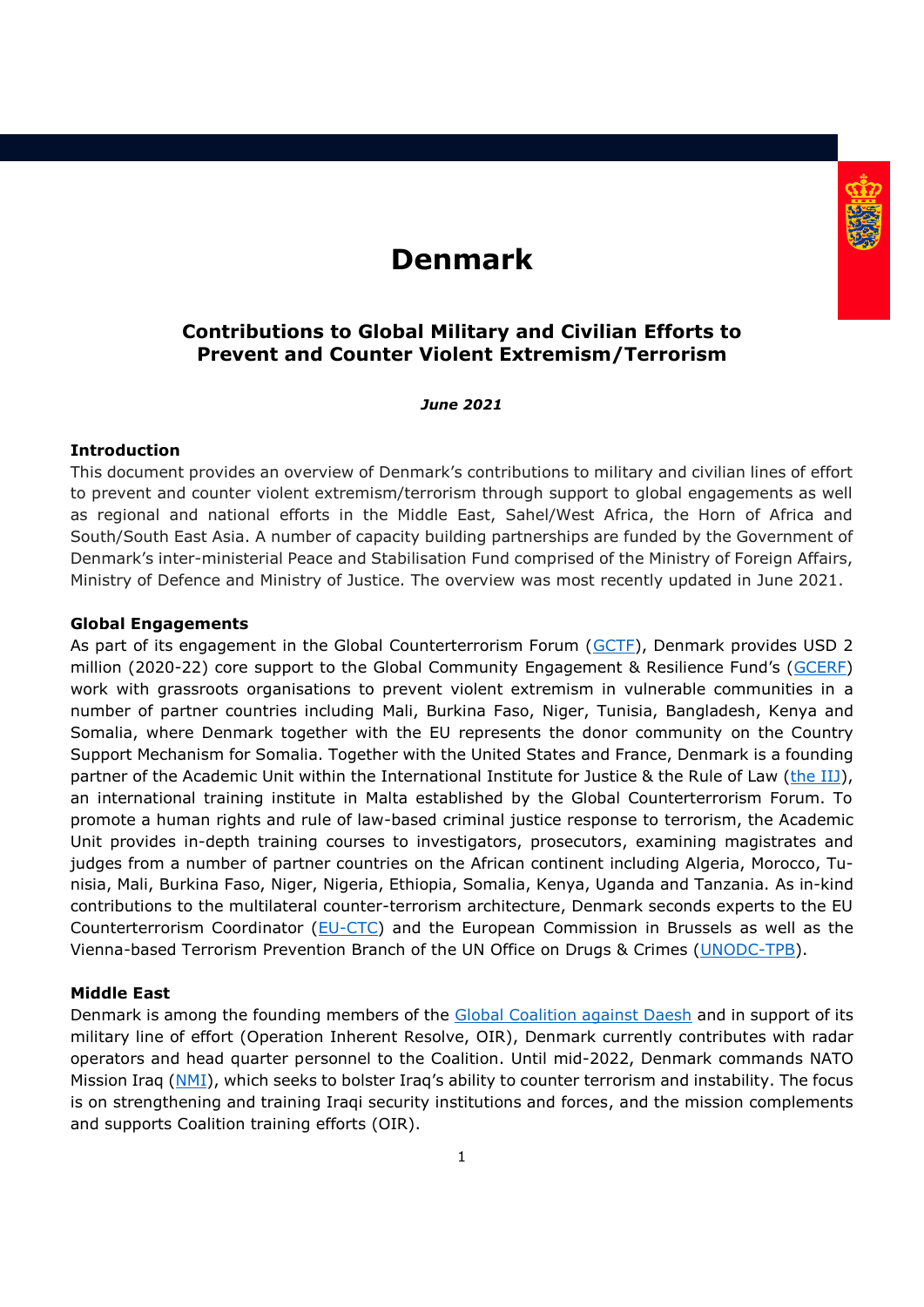Within civilian lines of effort to counter Daesh, Denmark provides funding from its regional Peace and Stabilisation Programme for Syria and Iraq to the UN Investigative Team to Promote Accountability for Crimes Committed by Daesh [\(UNITAD\)](https://www.unitad.un.org/). UNITAD works to support Iraqi national efforts to hold Daesh accountable by collecting, preserving, and storing evidence of crimes committed by Daesh in Iraq. The aim is to hold perpetrators accountable to the highest possible standards, ensure broadest possible use of evidence before national courts, and to complement counterterrorism investigations being carried out by the Iraqi authorities. Under the EU-umbrella, Denmark contributes seconded personnel to the European Union Advisory Mission to Iraq [\(EUAM Iraq\)](https://eeas.europa.eu/csdp-missions-operations/euam-iraq_en). EUAM Iraq advises Iraqi authorities (National Security Advisory, Ministry of the Interior) on implementation of civilian security sector reform, which involves efforts to strengthen capacity to prevent and counter violent extremism and terrorism.

### **Sahel/West Africa**

Denmark plans to deploy Special Forces and a surgical team to the French-led counterterrorism operation Task Force Takuba in January 2022. Takuba aims to enable Malian defence and security forces to manage threats posed by terrorist groups in the tri-border Liptako-Gourma area between Mali, Niger and Burkina Faso. Moreover, the Danish Defence supports a French-led initiative to establish a Regional Multinational Coordination Cell (RMCC) in Dakar, Senegal, in order to enhance security force assistance in the region.

As part of a regional peace and stabilisation programme (PSP-II), Denmark provides funding for the UN Office of Drugs and Crime (UNODC) Regional Sahel Programme, which aims to improve Sahelian governments' capacity to counter illegal trafficking, transnational organised crime and terrorism, and to improve prevention-focused justice responses. In order to strengthen border management and border security, Denmark supports the work of the international NGO Search for Common Ground on building the capacity of governments, security and defence forces and other relevant actors in cooperating with local communities in the Liptako-Gourma border region between Mali, Niger and Burkina Faso. Through the international NGO 'Center for Civilians in Conflict' (CIVIC) Denmark supports efforts to build the capacity of Mali, Niger, and Burkina Faso defence and security forces to mitigate harm to civilians. Through the civil society support fund FAMOC, Denmark supports the Malian NGO Think Peace that seeks to build capacity and increase awareness on violent extremism amongst Malian youth as well as to prevent and address local community tensions and conflicts through dialogue. Think Peace reviewed Mali's Action Plan for P/CVE and formulates its next phase. In the northern part of Burkina Faso, Denmark plans to continue long-standing support to civil society actors implemented by OXFAM Ibis, with a focus on preventing violent extremism through promotion of dialogue between populations and security forces, and intra- and inter-community dialogue to strengthen natural resources management and reduce local conflicts. In Niger, Denmark supports the High Authority for Peace Consolidation's ([HACP\)](http://www.hacp-niger.org/) efforts to steer government action on preventing and countering violent extremism. This includes preventative soft security interventions, e.g. mediation and confidence building activities among communities in areas affected by instability.

# **Horn of Africa**

To strengthen experience sharing and regional cooperation on countering violent extremism, Denmark supports implementation of the intergovernmental authority of the Horn of Africa, IGAD's Regional Strategy for Preventing and Countering Violent Extremism, which covers the eight IGAD member states and Tanzania. This support is channeled via a partnership with the Djibouti-based IGAD Centre of Excellence for Preventing and Countering Violent Extremism [\(ICEPCVE\)](https://cve.igad.int/) established in 2019. The Centre brings together state and non-state actors from across the region, involved in preventing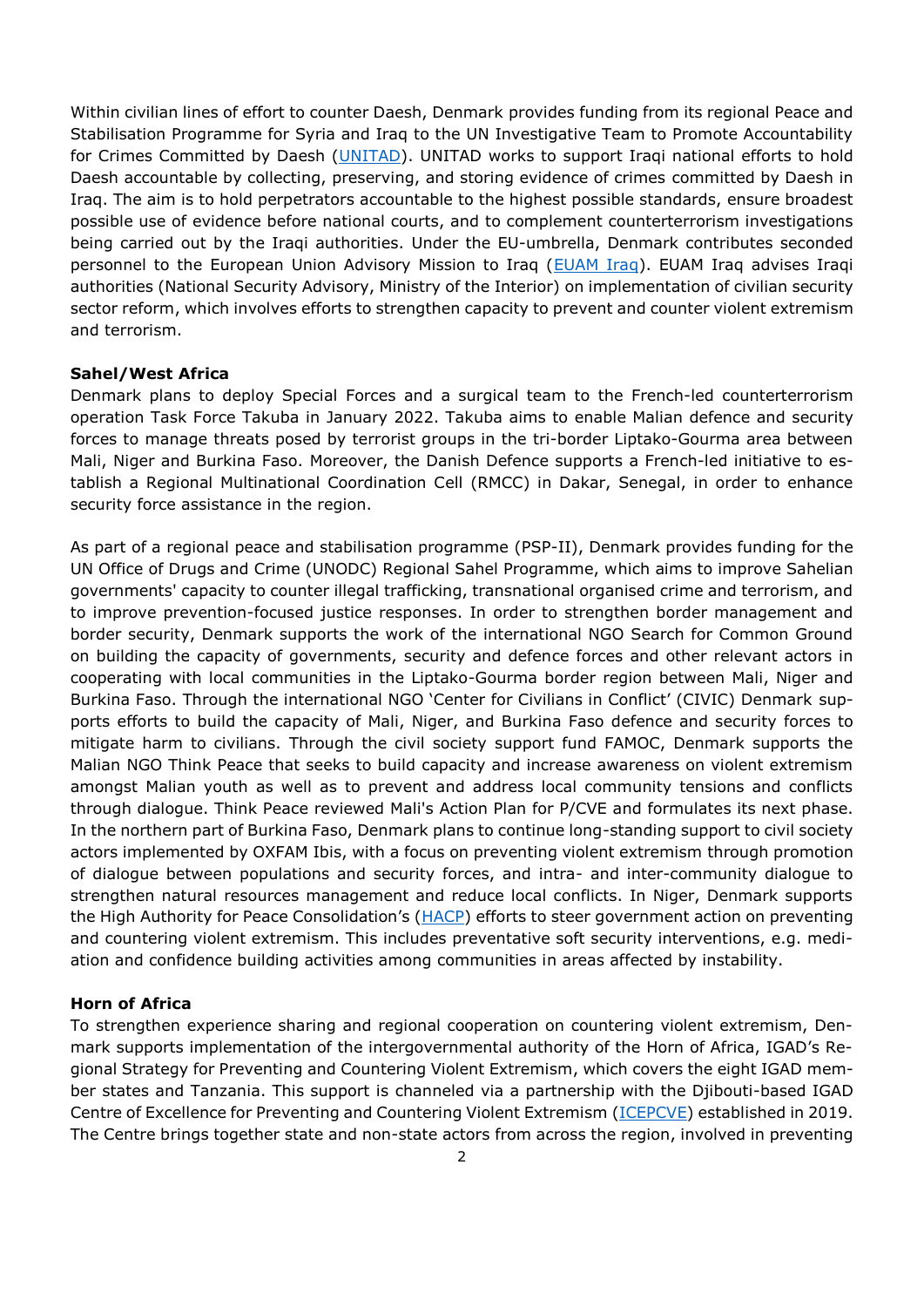and countering violent extremism in order to develop and implement coherent P/CVE policies and strategies. Furthermore, Denmark supports efforts by IGAD to develop a regional strategy to prevent, counter, and respond to the threat of Improvised Explosive Devices (IEDs) used by terrorist organisations in the IGAD Region. The objective is to significantly reduce the number of IED casualties and mitigate the growing threat represented by terrorists' use of IEDs through enhanced collaboration among IGAD Member States.

In Kenya, the Danish Security and Intelligence Service (PET) and the Kenyan National Counter Terrorism Centre (NCTC) has collaborated since 2013 in the context of a bilateral Prevent Partnership Programme (PREVENT). The ongoing partnership focuses on sharing experiences and developing new prevention interventions inspired by the Danish approach to multiagency collaboration on preventing and countering violent extremism as well as experiences with disengagement as an operational tool for counter terrorism. Amongst other things, the partnership has contributed to the development of multiagency risk assessment tools and procedures and to disengagement from violent extremism becoming a publicly stated policy in Kenya's counter terrorism efforts. The partnership continues throughout 2021-22 with a focus on promoting disengagement as a multiagency applied operational tool in upstream preventive counter terrorism interventions.

In Somalia, Denmark for a number of years has been engaged in efforts to disengage and rehabilitate defectors from al-Shabaab via support to the Serendi Defector Rehabilitation project, an integral part of the National Programme for Disengaged Combatants that operates defector centres at three locations across Somalia (Mogadishu, Baidoa and Kismayo). The programme is part of the Federal Government of Somalia's efforts to counter al-Shabaab and other terrorist groups by offering low-risk members of terrorist organisations with sustained defection possibilities, by creating an attractive exit path from violent extremism as well as rehabilitating and reintegrating al-Shabaab defectors into their communities. Likewise, Denmark is supporting UNICEF's work on Children Affected by Armed Conflict in Somalia, and in particular on rehabilitation and reintegration of former child combatants who either fled al-Shabaab or were captured by Somali or international forces, and on improving the processes of receiving and assessing children. Denmark is supporting UNODC to conduct research and analysis under their UN Security Council mandate on al-Shabaab financing, which has provided the Security Council with substantial information on how al-Shabaab benefits financially from smuggling and trade of charcoal, sugar and illicit trade along maritime routes. UNODC also engages with governments on both sides of the Gulf of Aden to raise awareness and assist governments in countering illicit financing and trafficking of these and other commodities. The research also focuses on how Improvised Explosive Devices components are transported to Somalia. Moreover, Denmark supports efforts to strengthen the Kenyan navy's ability to enforce its authority at sea and counter maritime crime, where proceeds finance terrorist groups including Al-Shabaab. Lastly, Denmark is supporting the British Peace Support Team in their efforts to train Eastern Africa forces deployed into the African Union Mission in Somalia [\(AMISOM\)](https://amisom-au.org/) to assist the Mission in executing its mandate to reduce the threat by al-Shabaab and other terrorist groups.

In Ethiopia, Denmark works closely with government agencies and institutions including the Financial Intelligence Unit, Federal Attorney General's Office and Ethiopian Police University College, to strengthen their capacity to counter terrorist financing and money laundering. A team of experts provides capacity building, training, and support, e.g. for a National Terrorist Financing Risk Assessment process, revision and updating of legal frameworks, and training of financial investigators. The bilateral collaboration underpins Ethiopia's efforts to comply with recommendations of the Financial Action Task Force (FATF) to the extent that in 2019, FATF removed Ethiopia from its list of 'noncooperative' jurisdictions in recognition of the progress made.